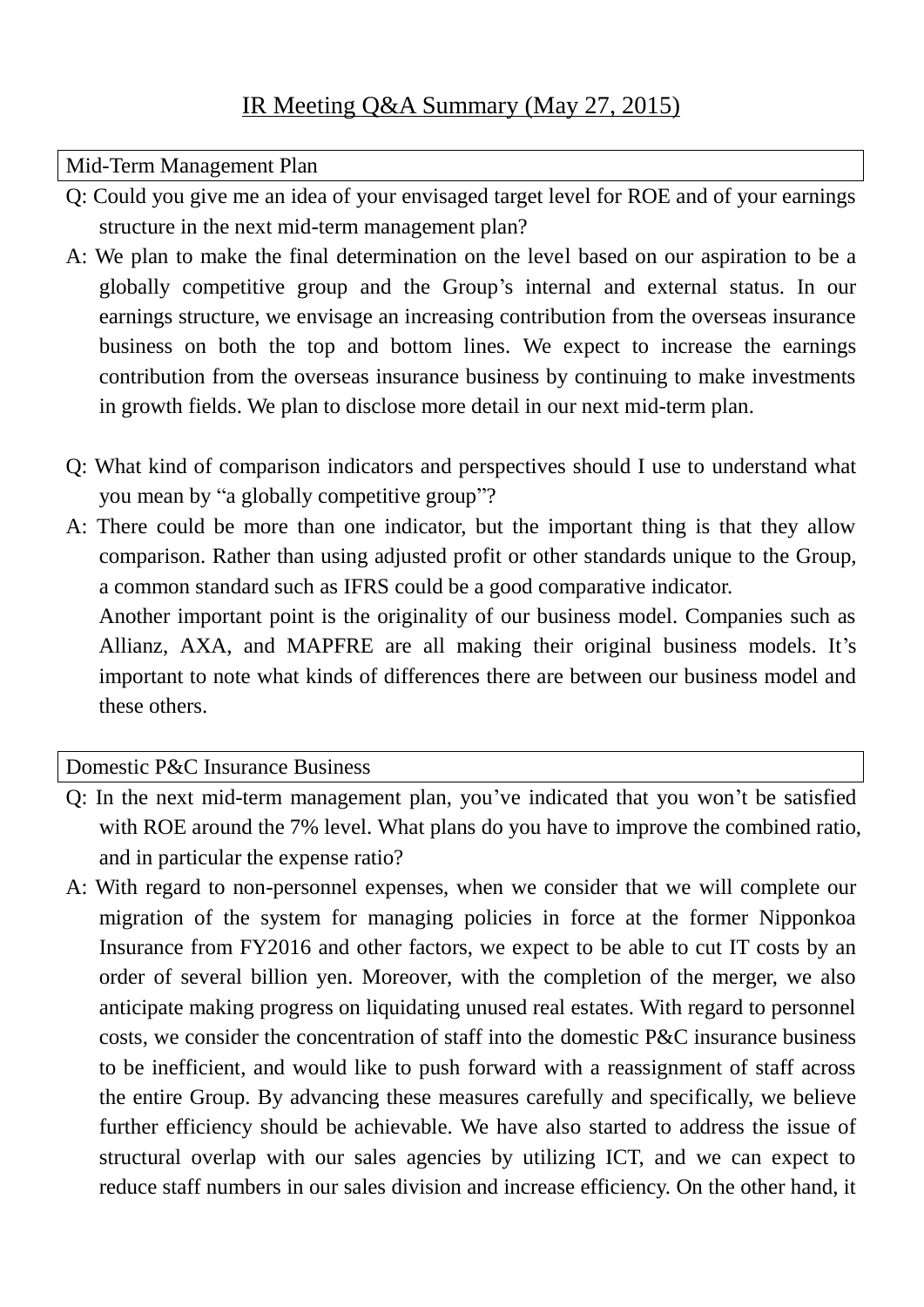will take quite an investment to achieve our final form, and we will therefore proceed with care.

We plan to disclose the positive and negative factors in our future business expenses in the next mid-term management plan.

- Q: Is there a possibility of correcting the structural overlap issue by using directly-invested agencies?
- A: We are currently experimenting to see whether agencies can function as sales offices of P&C insurance company. Depending on the region, we may be able to control the personnel structure at the sales offices through this initiative, and this could lead to improve the expense ratio.
- Q: Have you made progress in studying automobile insurance that could be applied to autonomous cars?
- A: Since autonomous cars do not meet the legal definition of an automobile under current laws, automobile insurance does not apply to them. In the future, autonomous cars will share the roads with human-driven vehicles, and the type of the risk may change to something such as product liability. However, the risk itself will still be there. In addition, problems such as cyber terror might occur. We are examining what kind of insurance would suit autonomous cars, but it looks like telematics-related insurance is set to lead the way and penetrate the market.

Domestic Life Insurance Business

- Q: Could you share your specific initiatives for growing earnings at Himawari Life going forward, and your projected embedded value?
- A: We will continue to position domestic life insurance as a growth driver, together with overseas insurance. A new president was appointed in April, and he has announced an intention to double Himawari Life's earnings under J-GAAP from their current level of ¥10 billion in five years, ultimately aiming over the long term to secure 7 million policies in force and grow the company into one of the top 10 life insurers in Japan. The specific strategies are currently being considered; however, initial measures for growth are gradually taking shape, such as innovating the sales method using ICT and launching simple underwriting medical insurance.

In our current mid-term management plan, we are using MCEV as a life insurance earnings indicator. However, given that we are now making preparations to adopt IFRS, we may examine the option of an IFRS-based approach to life insurance earnings indicators in the next mid-term management plan. We also believe we need to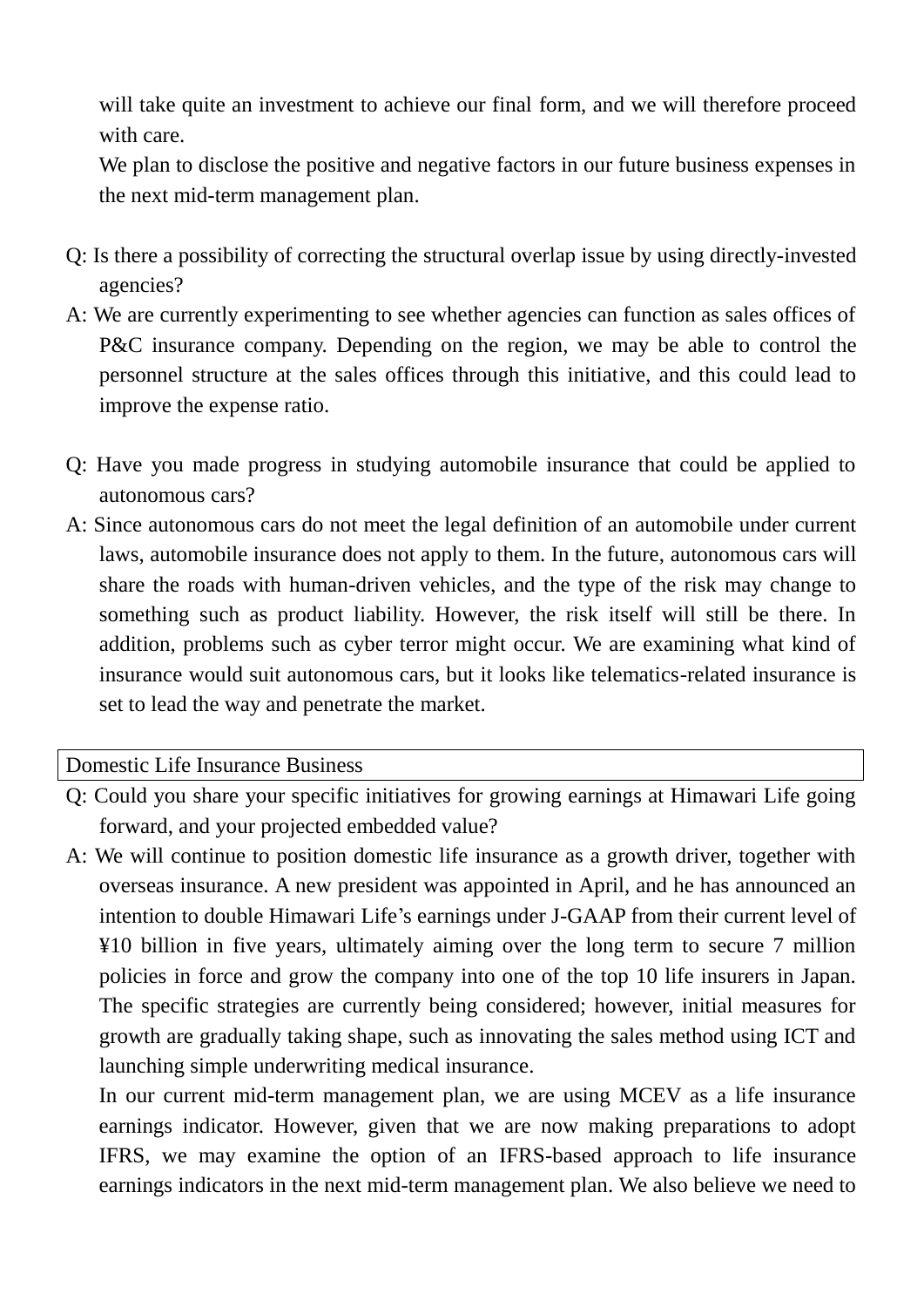address issues regarding the inclusion of life insurance earnings in calculating funds for shareholder returns, and we are examining its direction.

Overseas Insurance Business

- Q: Going forward, do you plan to conduct any overseas M&As during the period of the next mid-term management plan? Also, please let me confirm my understanding that you are targeting M&As with primary insurers in Europe and the US rather than Asia.
- A: The general opinion is that the outlook for the insurance market through to 2020 is for high growth in emerging markets. However, their global share in absolute amount will be at more or less the same level as now.

If we are to set ambitious bottom line targets in our next mid-term management plan, meeting them will require more than just aggressive investment in emerging markets. As we have already learned from our investments in Canopius and SCOR, there is a need to consider entering developed country markets. The timing for our M&As will depend on the situation surrounding each investment.

ERM and Capital Policy

- Q: The total shareholder return ratio (excluding life insurance) for FY2014 was 50%. Thinking in these terms, in FY2015, the amount of 50% of ¥138.0 billion will be amount of total shareholder returns. That seems to offer considerable scope for share buybacks. What is your current policy on that?
- A: Assuming we pay a dividend of ¥80 per share as announced, calculating it mechanically at 50%, we would buyback ¥36.7 billion worth of shares. Since the management integration in 2010, we have continued to pay a stable dividend, even when we recorded a loss due to natural disasters. As a result, the cumulative amount for FY2010 to FY2015 (including the forecast dividend for FY2015) works out at shareholder return of ¥212.1 billion, while the total earnings come to ¥176.0 billion and the total shareholder return ratio is expected to be 124%. Therefore, even if we do not conduct a share buyback in line with our FY2015 results, we consider that we can achieve "50% over the mid-term." In terms of possibility, we could conduct a share buyback between 0 and ¥36.7 billion. Furthermore, I think we will begin specific discussions from around the middle of the year, after the typhoon season has passed and we have a clearer view of the domestic P&C insurance results. In making the decision, we plan to remain mindful of the balance between growth investments and shareholder returns, as well as the total shareholder return of ¥45.5 billion on the FY2014 results, and to consider the opinions of our independent directors.